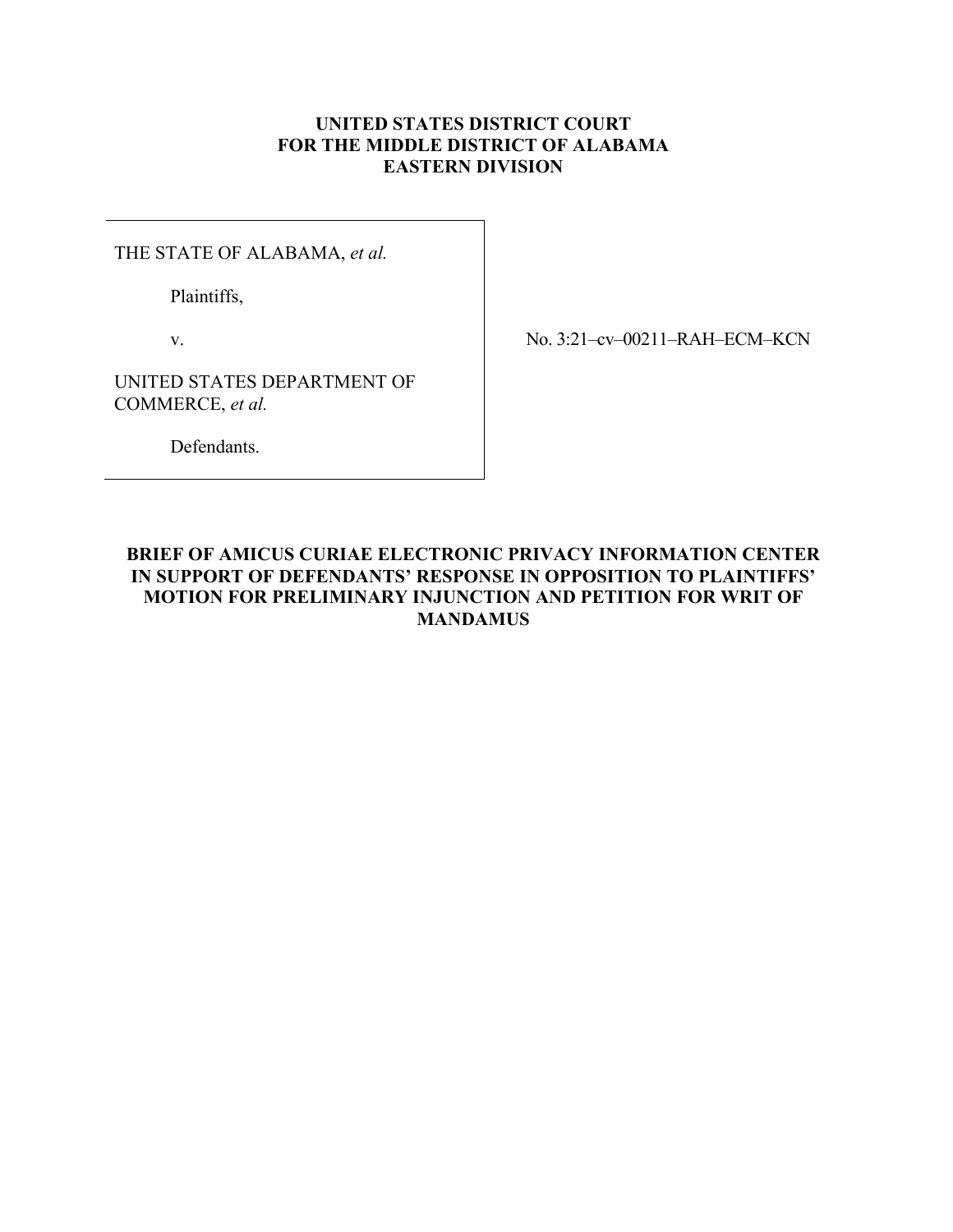# **TABLE OF CONTENTS**

| $\mathbf{I}$ . | The Census Bureau is legally obligated to ensure that its data products do not enable |  |  |
|----------------|---------------------------------------------------------------------------------------|--|--|
| II.            | Differential privacy is the only technique known to effectively protect against       |  |  |
| III.           | Differential privacy is essential to, not at odds with, the accuracy of Census Bureau |  |  |
|                |                                                                                       |  |  |
|                |                                                                                       |  |  |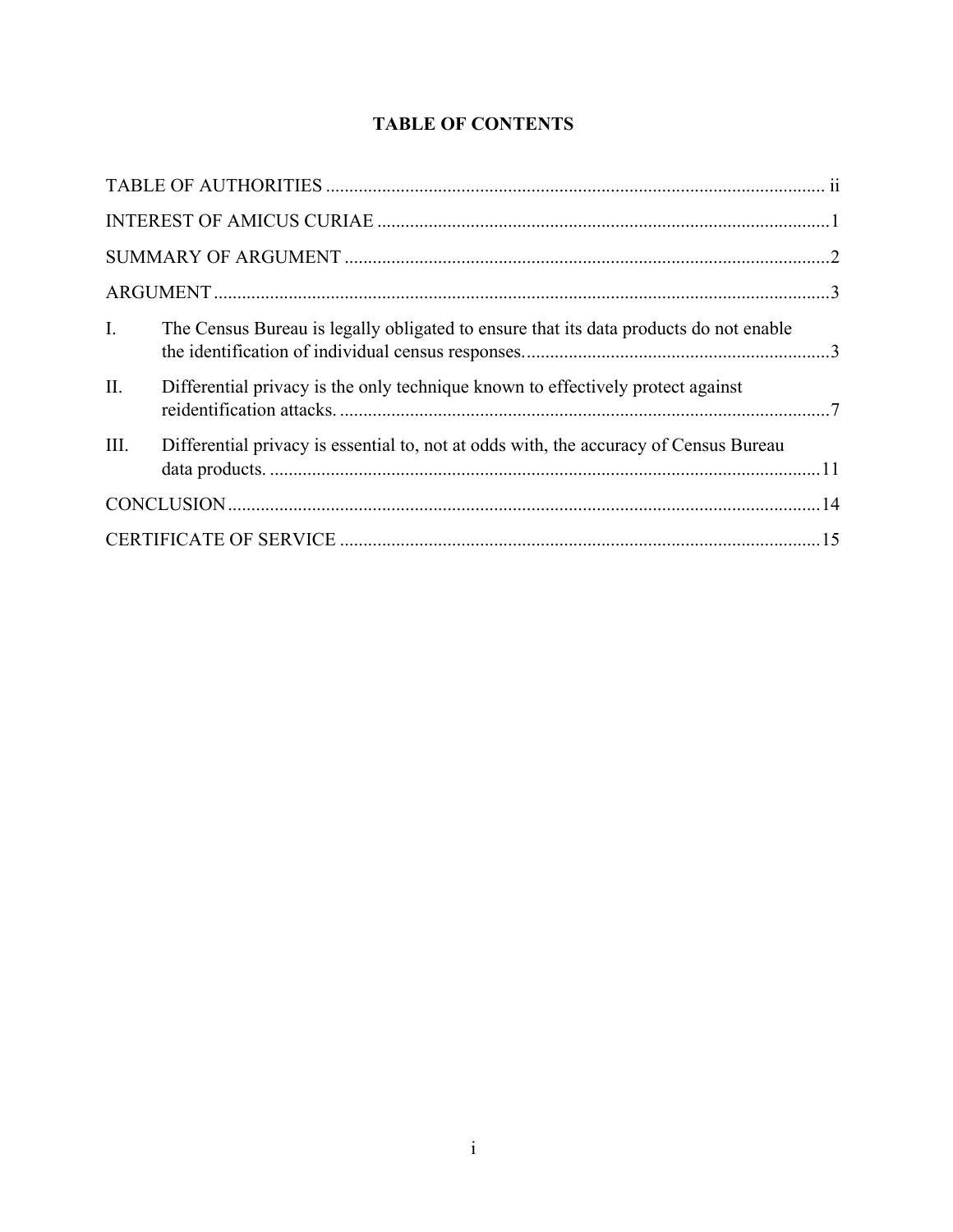## **TABLE OF AUTHORITIES**

| Cases                                                                                                                            |
|----------------------------------------------------------------------------------------------------------------------------------|
| Baldrige v. Shapiro,                                                                                                             |
| EPIC v. Dep't of Commerce,                                                                                                       |
| Franklin v. Massachusetts,                                                                                                       |
| FTC v. Orton,                                                                                                                    |
| Gaffney v. Cummings,                                                                                                             |
| In re England,                                                                                                                   |
| McNichols v. Klutznick,                                                                                                          |
| Seymour v. Barabba,                                                                                                              |
| United States v. Bethlehem Steel Corp.,                                                                                          |
| United States v. IBM Corp.,                                                                                                      |
| <b>Statutes</b>                                                                                                                  |
|                                                                                                                                  |
|                                                                                                                                  |
|                                                                                                                                  |
|                                                                                                                                  |
| <b>Other Authorities</b>                                                                                                         |
|                                                                                                                                  |
| Arvind Narayanan & Vitaly Shmatikov, Robust De-Anonymization of<br>Large Sparse Datasets, 2008 Proc. of IEEE Symp. on Security & |
| Br. for Dep't of Commerce et al., EPIC v. Dep't of Commerce,                                                                     |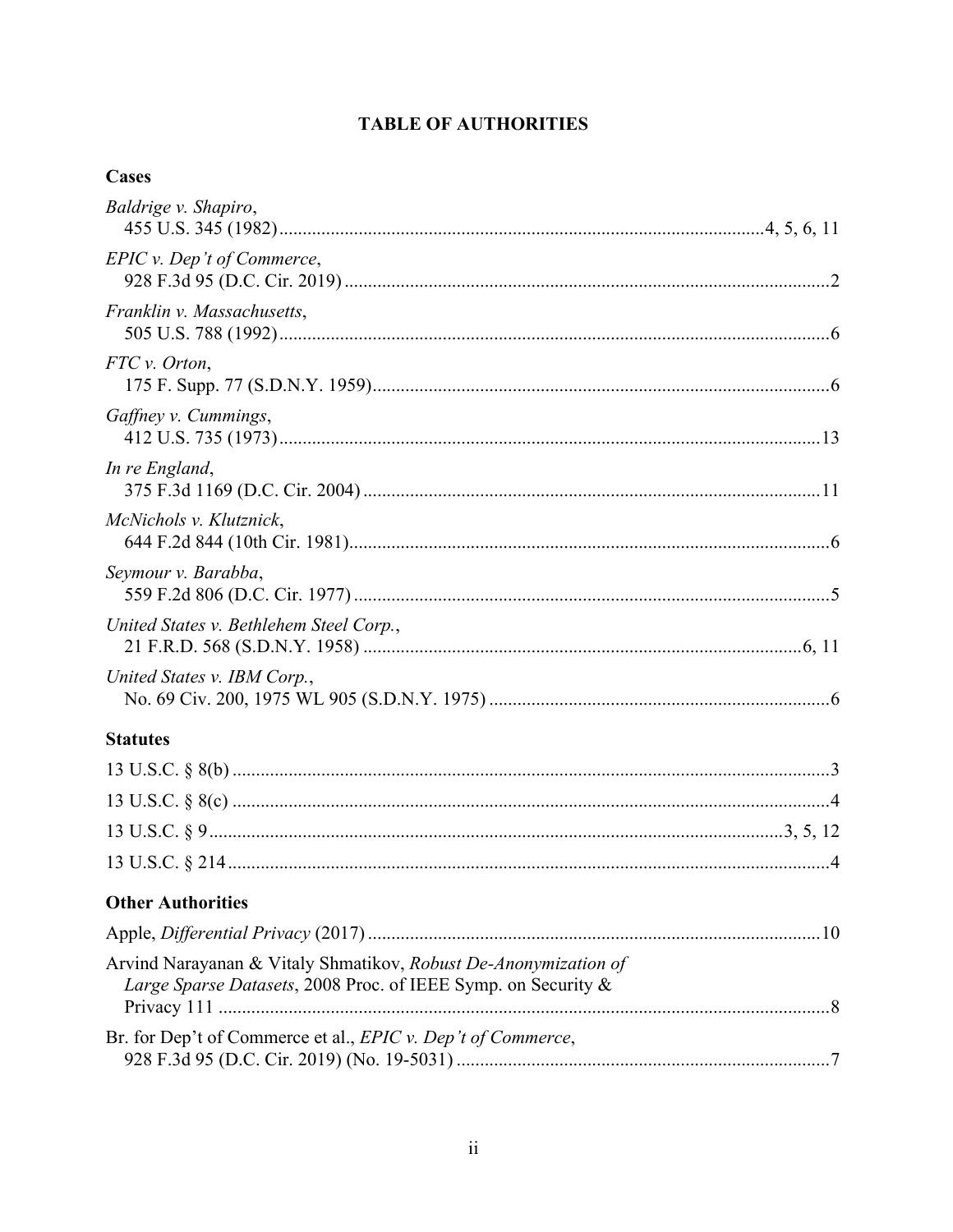| Brief of Amici Curiae EPIC et al., Dep't of Commerce v. New York,                                                               |
|---------------------------------------------------------------------------------------------------------------------------------|
| Brief of Amici Curiae EPIC et al., In re OPM Data Sec. Breach Litig.,                                                           |
| Brief of Amici Curiae EPIC et al., NASA v. Nelson,                                                                              |
| Brief of Amicus Curiae EPIC, Bozzi v. Jersey City,                                                                              |
| Brief of Amicus Curiae EPIC, Doe v. Luzerne Cty.,                                                                               |
| Brief of Amicus Curiae EPIC, New York, et al. v. Dep't of Commerce,                                                             |
| Cynthia Dwork & Aaron Roth, The Algorithmic Foundations of                                                                      |
| Cynthia Dwork, Differential Privacy and the U.S. Census, in 38 Proc.<br>ACM SIGMOD-SIGACT-SIGAI Symp. on Principles of Database |
| danah boyd, Balancing Data Utility and Confidentiality in the                                                                   |
| Daniel L. Oberski & Frauke Kreuter, Differential Privacy and                                                                    |
|                                                                                                                                 |
| Google Wants to Help Tech Companies Know Less About You, Wired                                                                  |
| Irit Dinur & Kobbi Nissim, Revealing Information While Preserving<br>Privacy, in 22 Proc. ACM SIGMOD-SIGACT-SIGAI Symp. on      |
| Jae June Lee & Cara Brumfield, Differential Privacy in the 2020 Census                                                          |
|                                                                                                                                 |
| Latanya Sweeney, Only You, Your Doctor, and Many Others May Know,                                                               |
| Latanya Sweeney, Simple Demographics Often Identify People Uniquely                                                             |
| Letter from JASON to Christa D. Jones, U.S. Census Bureau                                                                       |
| Lynette Clemetson, Census Policy on Providing Sensitive Data Is Revised,                                                        |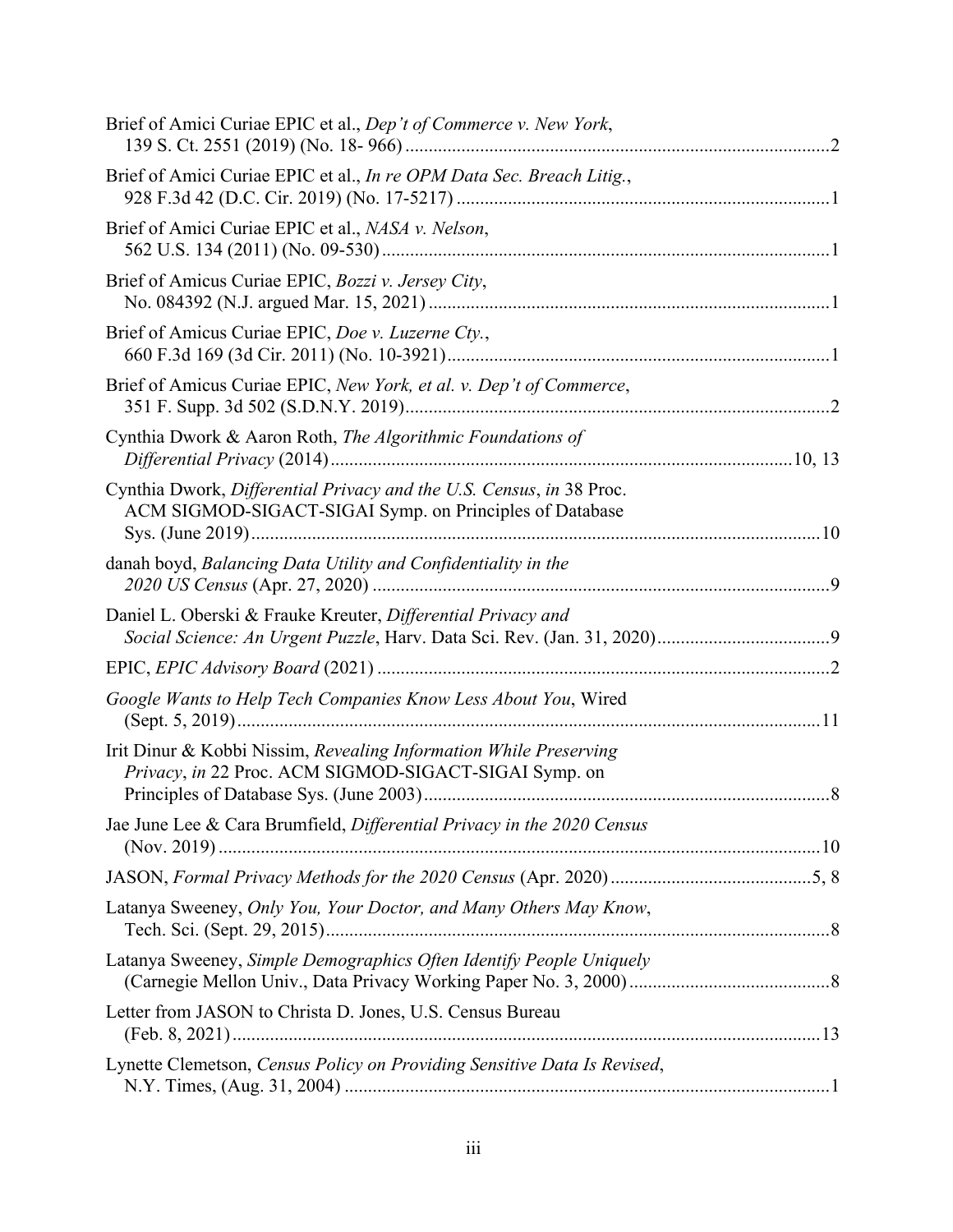| Lynette Clemetson, <i>Homeland Security Given Data on Arab-Americans</i> ,                                                        |  |
|-----------------------------------------------------------------------------------------------------------------------------------|--|
| MALDEF et al., The Census Confidentiality Protection Pledge                                                                       |  |
| Michael Barbaro & Tom Zeller Jr., A Face Is Exposed for AOL Searcher                                                              |  |
| Michael Hawes, U.S. Census Bureau, Differential Privacy and the 2020                                                              |  |
|                                                                                                                                   |  |
| Paul Ohm, Broken Promises of Privacy: Responding to the Surprising                                                                |  |
|                                                                                                                                   |  |
|                                                                                                                                   |  |
| Thomas Mule, U.S. Census Bureau, Census Coverage Measurement                                                                      |  |
|                                                                                                                                   |  |
| William P. O'Hare, Cara Brumfield, & Jae June Lee, Geo. Ctr. on<br>Poverty & Inequality, Evaluating the Accuracy of the Decennial |  |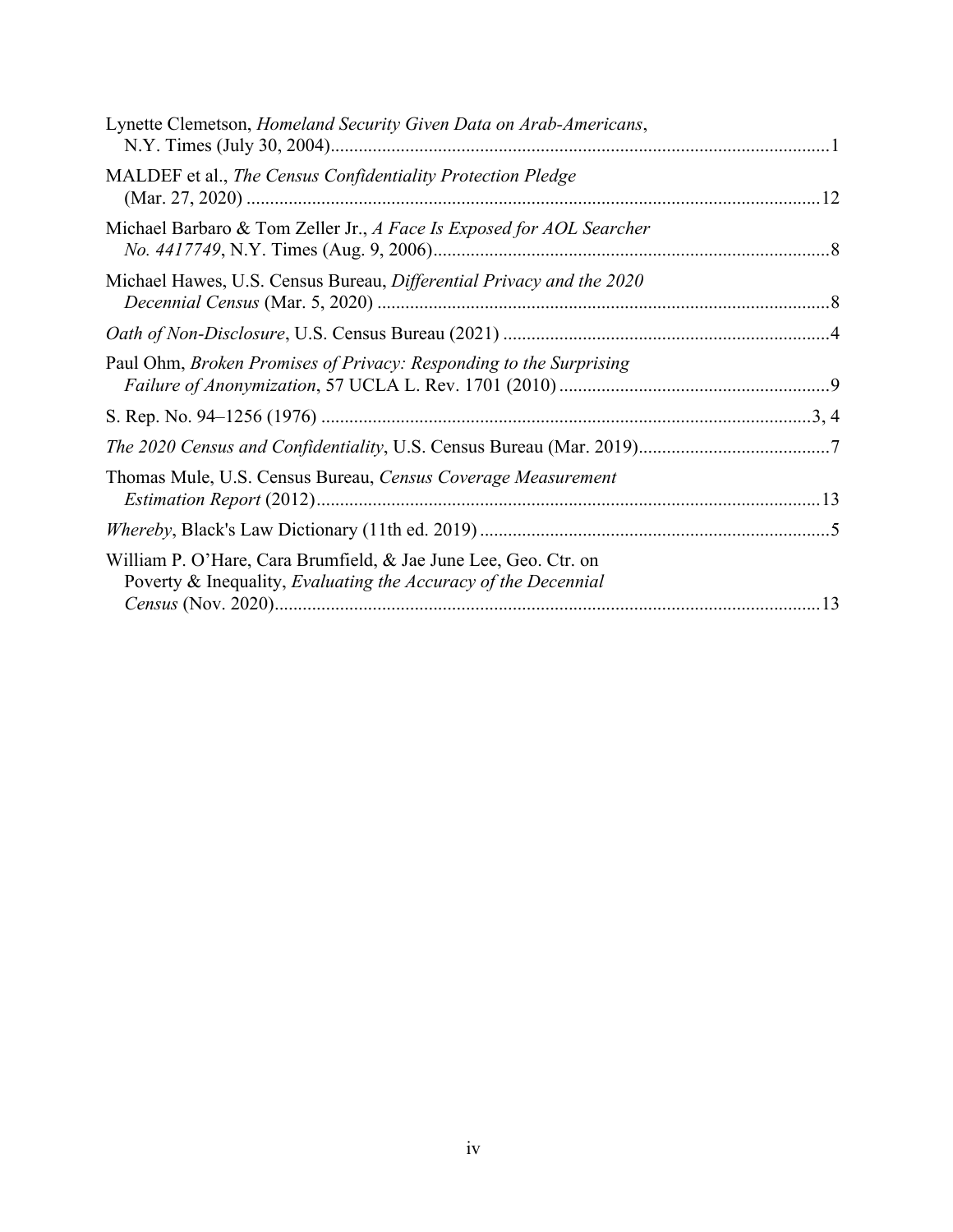#### **INTEREST OF AMICUS CURIAE**

The Electronic Privacy Information Center ("EPIC") is a public interest research center in Washington, D.C., established in 1994 to focus public attention on emerging privacy issues. EPIC routinely participates as amicus in federal and state courts, including in cases regarding the collection, use, and disclosure of personal data by government agencies. *See, e.g.*, Brief of Amicus Curiae EPIC, *Bozzi v. Jersey City*, No. 084392 (N.J. argued Mar. 15, 2021) (arguing that disclosure of personal information in a government record presents a colorable privacy claim); Brief of Amici Curiae EPIC et al., *In re OPM Data Sec. Breach Litig.*, 928 F.3d 42 (D.C. Cir. 2019) (No. 17-5217) (arguing that the right to informational privacy safeguards the personal data held by federal agencies); Brief of Amici Curiae EPIC et al., *NASA v. Nelson*, 562 U.S. 134 (2011) (No. 09-530) (arguing that the right to informational privacy is well established); Brief of Amicus Curiae EPIC, *Doe v. Luzerne Cty.*, 660 F.3d 169 (3d Cir. 2011) (No. 10-3921) (arguing that plaintiff had a constitutional interest in preventing disclosure of a compromising image improperly obtained by a state actor).

EPIC has a strong interest in the protecting the confidentiality of census data. In 2004, the Census Bureau revised its "sensitive data" policy after an EPIC Freedom of Information lawsuit revealed that the Department of Homeland Security had improperly acquired data on Arab Americans from the Census Bureau following 9/11. Lynette Clemetson, *Census Policy on Providing Sensitive Data Is Revised*, N.Y. Times, (Aug. 31, 2004); <sup>1</sup> Lynette Clemetson, *Homeland Security Given Data on Arab-Americans*, N.Y. Times (July 30, 2004). <sup>2</sup> In 2018, EPIC

<sup>&</sup>lt;sup>1</sup> https://www.nytimes.com/2004/08/31/us/census-policy-on-providing-sensitive-data-isrevised.html.

<sup>&</sup>lt;sup>2</sup> https://www.nytimes.com/2004/07/30/us/homeland-security-given-data-on-arab-americans.html.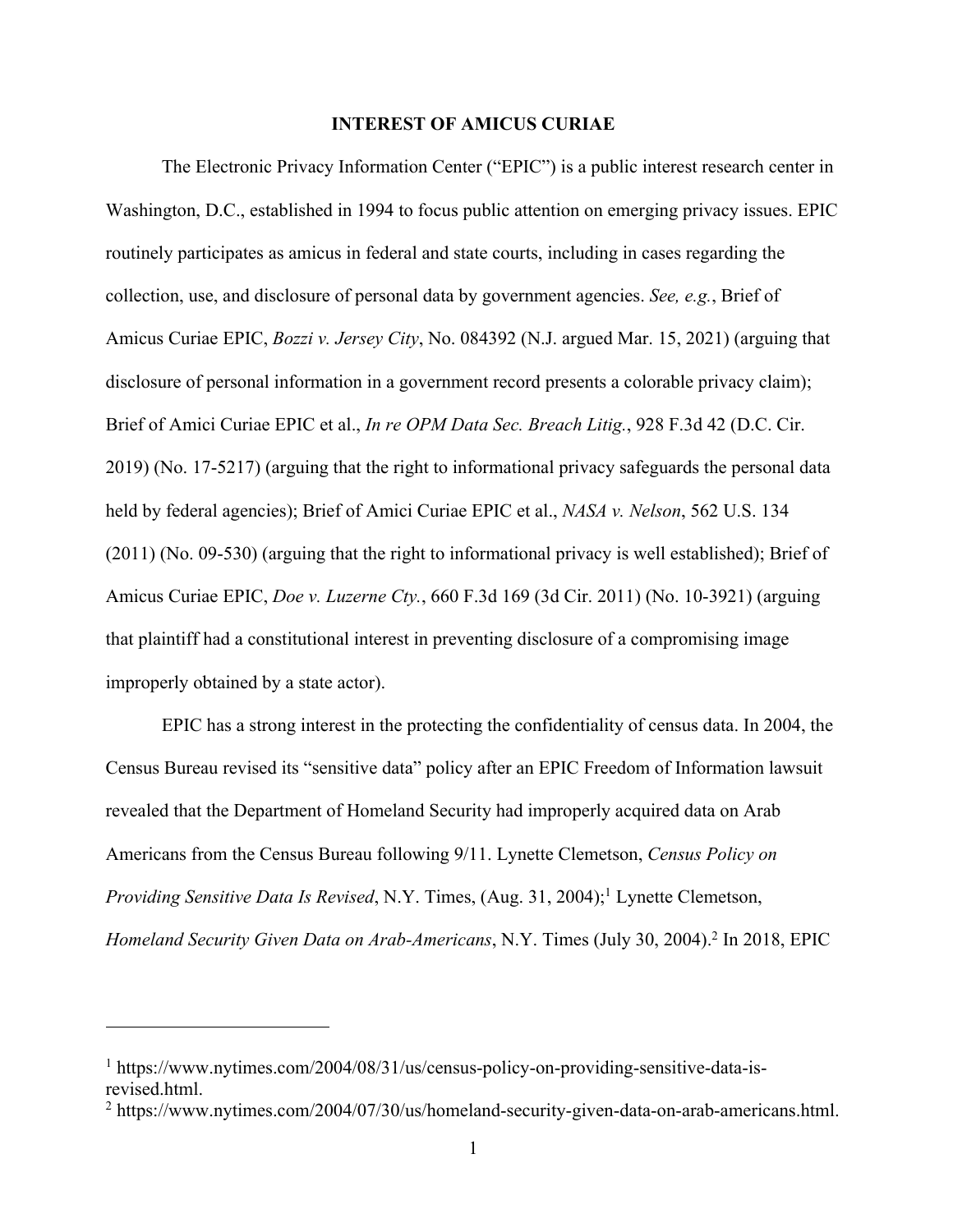filed suit against the Department of Commerce to block the introduction of the citizenship question to the 2020 Census, alleging that the Bureau failed to complete several privacy impact assessments required under the E-Government Act of 2002. *EPIC v. Dep't of Commerce*, 928 F.3d 95 (D.C. Cir. 2019). EPIC also filed an amicus brief before the U.S. Supreme Court in *Department of Commerce v. New York* concerning the Bureau's unlawful failure to publish privacy impact assessments. Brief of Amici Curiae EPIC et al., *Dep't of Commerce v. New York*, 139 S. Ct. 2551 (2019) (No. 18- 966); *see also* Brief of Amicus Curiae EPIC, *New York, et al. v. Dep't of Commerce*, 351 F. Supp. 3d 502 (S.D.N.Y. 2019). Of particular relevance to this case, EPIC's Advisory Board includes leading experts in the field of differential privacy. EPIC, *EPIC Advisory Board* (2021). 3

#### **SUMMARY OF ARGUMENT**

Unique among federal agencies, the U.S. Census Bureau is authorized by law to compel sensitive personal information from every person in the United States, including age, sex, race, ethnicity, family relationships, and homeownership status. The extraordinary reach of the Bureau into the private lives of Americans brings extraordinary risks to privacy. It is therefore vital, and required by law, that the Bureau protect the confidentiality of census responses across every data product it publishes. But in recent years, increasingly sophisticated reidentification methods have rendered traditional confidentiality protection measures obsolete. Accordingly, the Bureau has turned to a new disclosure avoidance system for the 2020 Census based on differential privacy one which ensures both useful statistics and a mathematical guarantee of confidentiality. That

<sup>&</sup>lt;sup>3</sup> https://epic.org/epic/advisory board.html.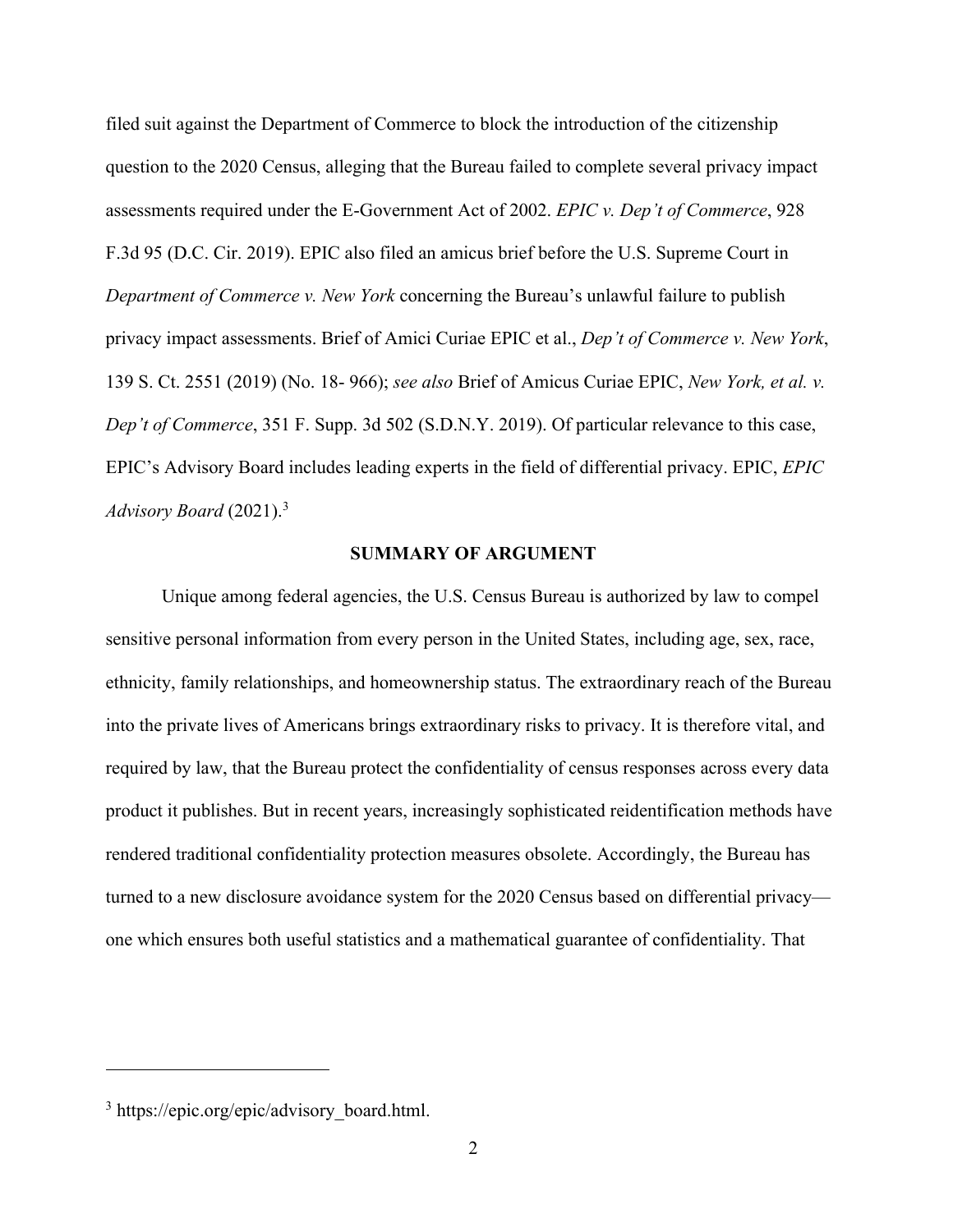decision is the right one, and Plaintiffs' efforts to undo it should be rejected for at least three reasons.

First, the Census Bureau has an affirmative obligation to ensure that its publications do not permit the identification of individual census responses, even when those publications are combined with other datasets. Plaintiffs' attempt to draw the Bureau's confidentiality obligations narrowly fails. Second, differential privacy is the only reliable technique for defeating current and future reidentification attacks. The traditional disclosure avoidance methods favored by Plaintiffs are outdated and ineffective. Finally, differential privacy is essential to—not in conflict with—the accuracy of census data products. Protecting the confidentiality of census responses is vital to public participation in future surveys and does not endanger the usefulness of 2020 Census data. Accordingly, the Court should deny Plaintiffs' motion and petition.

#### **ARGUMENT**

## **I. The Census Bureau is legally obligated to ensure that its data products do not enable the identification of individual census responses.**

If the Census Act makes one thing clear, it is that the Bureau must preserve the confidentiality of individual census responses as it fulfills its statistical mission. The Bureau is prohibited from making "any publication whereby the data furnished by any particular establishment or individual under this title can be identified" and may not use census responses "for any purpose other than the statistical purposes for which it is supplied[.]" 13 U.S.C. § 9 ("Information as confidential"). The Bureau may only "furnish copies of tabulations and other statistical materials which do not disclose the information reported by, or on behalf of, any particular respondent." 13 U.S.C. § 8(b). Congress enacted this restriction specifically to ensure "protection of privacy." S. Rep. No. 94–1256, at 3–4 (1976). The Act also commands that census responses may not be "used to the detriment of any respondent or other person to whom such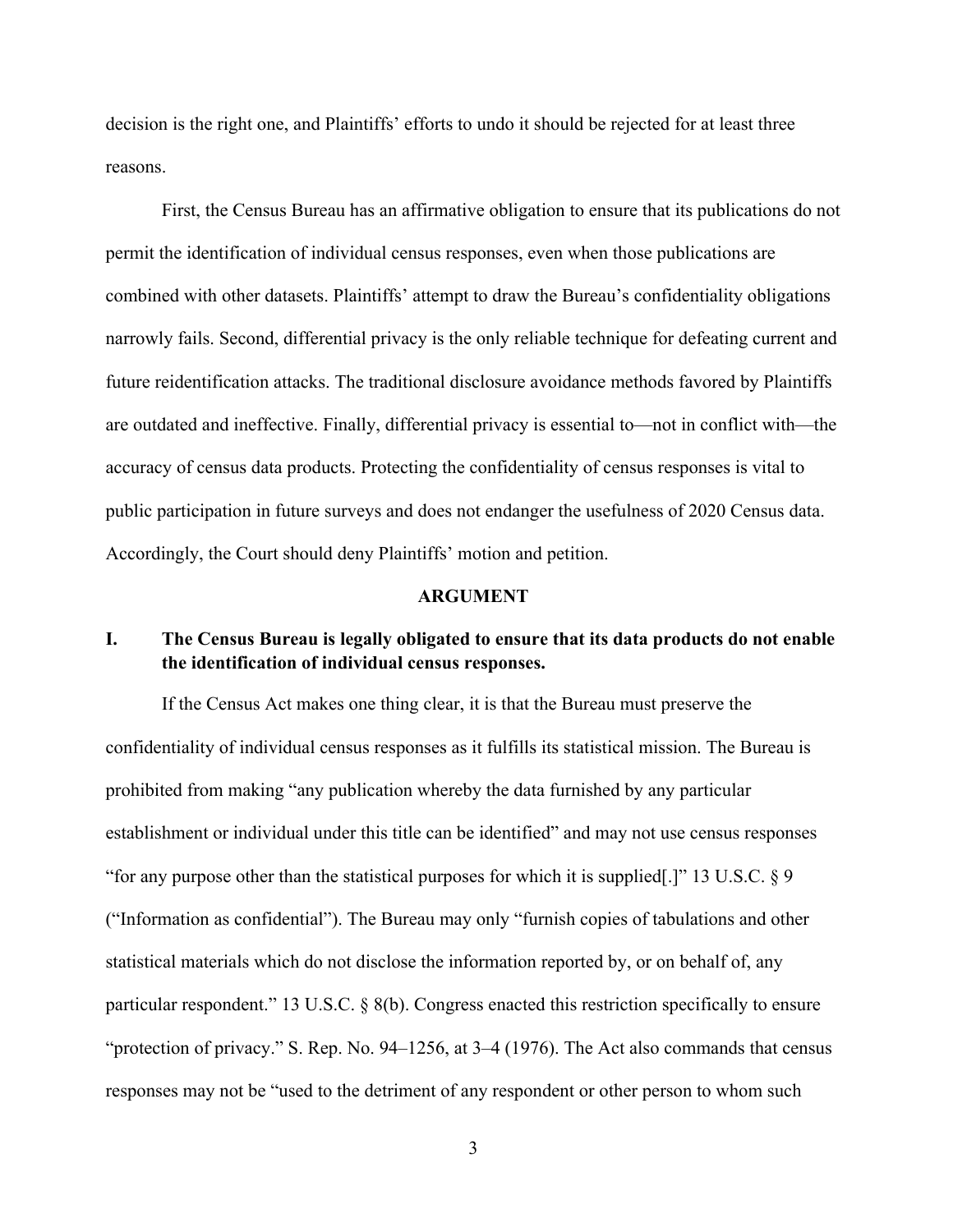information relates." 13 U.S.C. § 8(c). And if the point were not already plain, any employee of the Bureau who "publishes or communicates any information, the disclosure of which is prohibited" by the Census Act "shall be fined not more than \$5,000 or imprisoned not more than 5 years, or both." 13 U.S.C. § 214 ("Wrongful disclosure of information"); *see also Oath of Non-Disclosure*, U.S. Census Bureau (2021)<sup>4</sup> ("I will not disclose any information contained in the schedules, lists, or statements obtained for or prepared by the Census Bureau to any person or persons either during or after employment.").

These census privacy provisions serve three related purposes. First, they "guarantee the privacy of respondents." S. Rep. No. 94–1256, at 3–4. Second, they help secure the participation of respondents in Census Bureau surveys. As the Supreme Court has explained, "[A]n accurate census depends in large part on public cooperation. To stimulate that cooperation Congress has provided assurances that information furnished to the Secretary by individuals is to be treated as confidential." *Baldrige v. Shapiro*, 455 U.S. 345, 354 (1982). Finally, they ensure that census responses are only put to the legitimate statistical uses for which they are collected. *See id.* at 356.

Plaintiffs' narrow view of the Census Bureau's confidentiality obligations would undermine each of these purposes. In attacking the Bureau's adoption of differential privacy, Plaintiffs suggest that the Census Act only prohibits the publication of a data product that "*by itself* . . . lead[s] to the disclosure of confidential information[.]" Pls.' Mot., Dkt. No. 3, at 31 (emphasis in original). Under this theory, the Bureau's disclosure avoidance methods need not (indeed, cannot) account for the ways that a data product might be used by third parties, now or in the future, even if that data product could permit reidentification of individual responses when

<sup>&</sup>lt;sup>4</sup> https://www.census.gov/about/policies/privacy/data\_stewardship/oath\_of\_non-disclosure.html.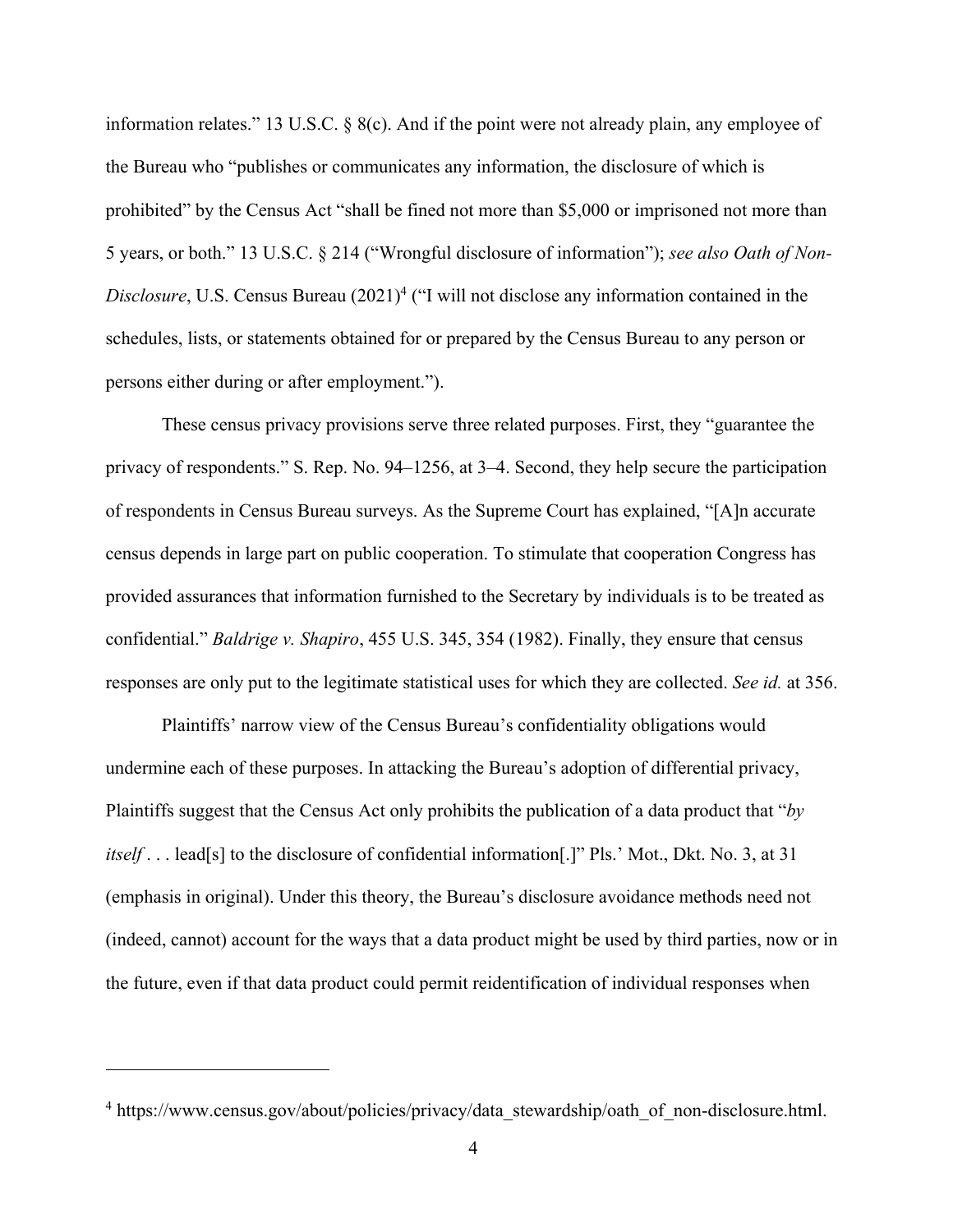combined with other datasets. The Plaintiffs essentially contend that as, long as the Bureau uses a lock, it does not matter if someone already has (or might later obtain) the key.

This is a deeply flawed reading of the Census Act's confidentiality mandate. First, as a textual matter, the words "by itself" do not appear in 13 U.S.C. § 9. The provision broadly prohibits "*any* publication whereby the data furnished by *any* particular establishment or individual . . . can be identified." *Id.* (emphases added). It is well established that the disclosure avoidance methods favored by Plaintiffs can no longer prevent the data of individual census respondents from "be[ing] identified." *Id.*; *see also, e.g.*, JASON, *Formal Privacy Methods for the 2020 Census* 89 (Apr. 2020)*.* <sup>5</sup> And that is exactly the result that § 9 aims, on its face, to avoid. If a given data product is one "whereby"—*i.e.*, "through which"—reidentification may be achieved, *Whereby*, Black's Law Dictionary (11th ed. 2019), section 9 prohibits the publication of that data product, even if a successful reidentification attack is only possible with the assistance of extrinsic data. The "assurances" Congress has given to the public "that information furnished to the Secretary by individuals is to be treated as confidential" would be meaningless if the Census Bureau were permitted (or even required) to publish data products that effectively guaranteed widespread breaches of confidentiality and facilitated nonstatistical uses of census responses. *Baldrige*, 455 U.S. at 355.

Moreover, courts have repeatedly confirmed the breadth and rigor of §9's "strongly worded prohibition against disclosure[.]" *Seymour v. Barabba*, 559 F.2d 806, 807 (D.C. Cir. 1977). In *Baldrige v. Shapiro*, the Supreme Court rejected the argument that § 9 only protects the "*identities* of individuals who provide raw census data," explaining that the provision is not drawn

<sup>5</sup> https://www2.census.gov/programs-surveys/decennial/2020/program-management/planningdocs/privacy-methods-2020-census.pdf.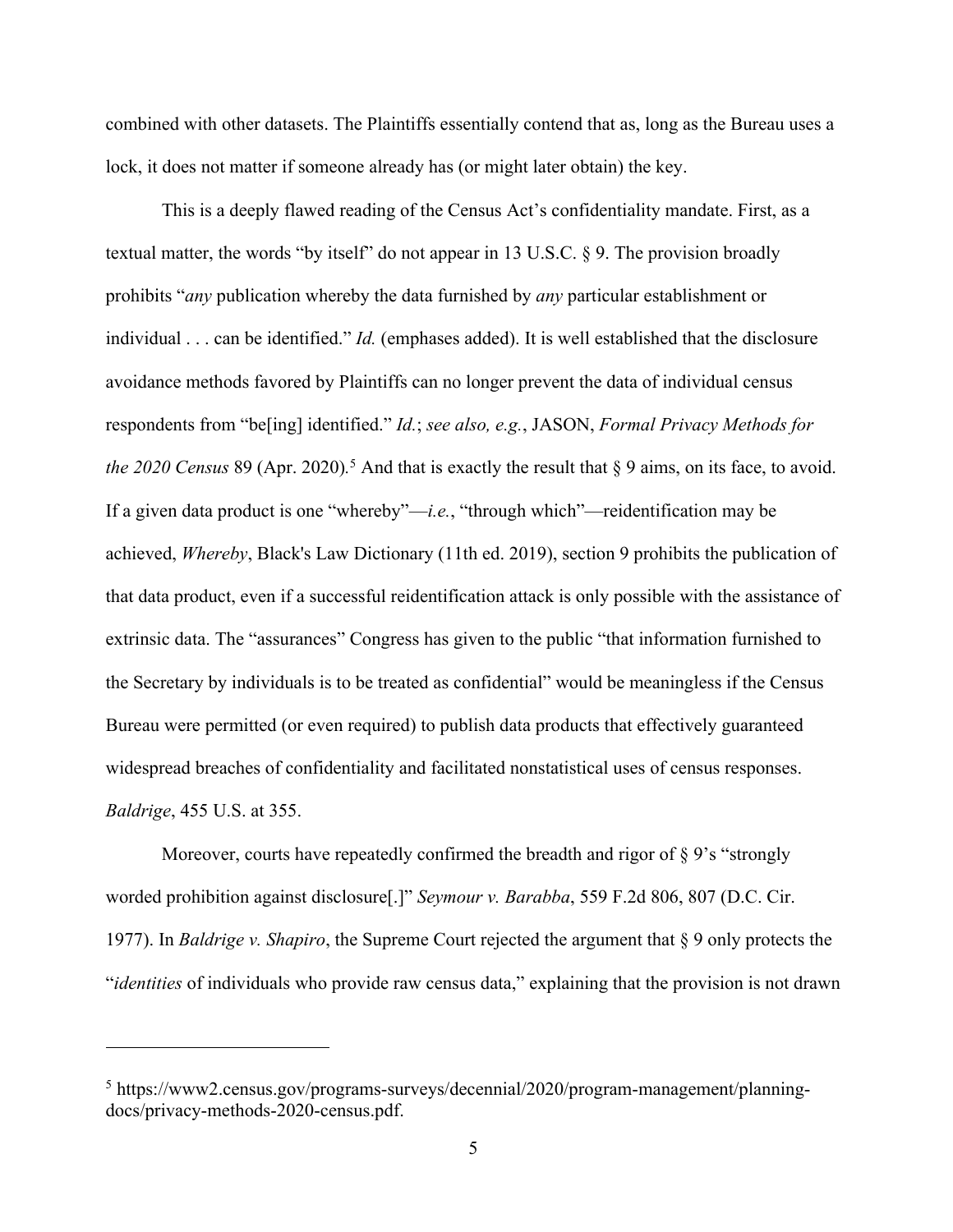so narrowly: "The unambiguous language of the confidentiality provisions, as well as the legislative history of the Act . . . indicates that Congress plainly contemplated that raw data reported by or on behalf of individuals was to be held confidential[.]" *Baldrige*, 455 U.S. at 355 (emphasis added); *see also Franklin v. Massachusetts*, 505 U.S. 788, 818 n.18 (1992) (citing *Baldrige*, 455 U.S. at 356–58) ("The confidentiality of individual responses has long been assured by statute.").

The Court's ruling in *Baldrige* followed decades of federal court decisions emphasizing the Census Bureau's affirmative duty to *protect the privacy* of census respondents—not merely to avoid direct, unfiltered publication of census responses. *McNichols v. Klutznick*, 644 F.2d 844, 845 (10th Cir. 1981) ("[B]oth the history of the Census Act and the broad language of the confidentiality provisions of  $\lceil \xi \rceil$  9 make abundantly clear that Congress intended both a rigid immunity from publication or discovery and a liberal construction of that immunity that would assure confidentiality."); *United States v. IBM Corp.*, No. 69 Civ. 200, 1975 WL 905, at \*9 (S.D.N.Y. 1975) (explaining that § 9 "protects the privacy of members of the public who are required by law to submit information, often of a confidential nature, to the Department of Commerce"); *United States v. Bethlehem Steel Corp.*, 21 F.R.D. 568, 570 (S.D.N.Y. 1958) ("One need not probe far to understand that when Congress imposed upon citizens the duty of disclosing information of a confidential and intimate nature, its purpose was to protect those who complied with the command of the statute."); *see also FTC v. Orton*, 175 F. Supp. 77, 79 (S.D.N.Y. 1959) (explaining, in reference to § 9, that confidentiality is essential "where the Government needs information for the conduct of its functions, and the persons possessing the information need the encouragement of privacy in order to be induced freely to make full disclosure").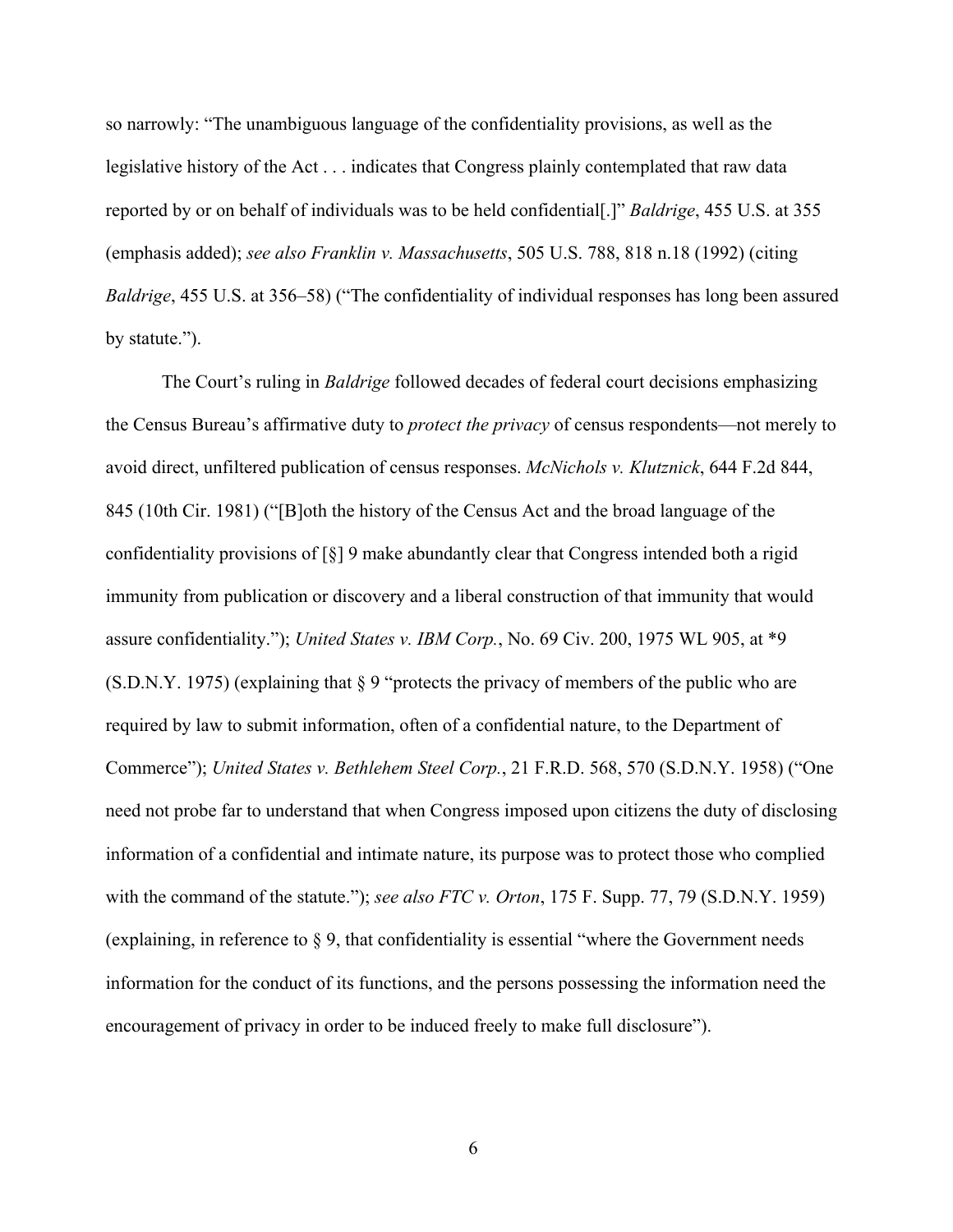As the Census Bureau explained in a bulletin to 2020 Census respondents: "The law is clear—no personal information can be shared." *The 2020 Census and Confidentiality* 1, U.S. Census Bureau (Mar. 2019); <sup>6</sup> *see also* Br. for Dep't of Commerce et al. at 18, *EPIC v. Dep't of Commerce*, 928 F.3d 95 (D.C. Cir. 2019) (No. 19-5031) (arguing that "the threat to any privacy interest" from the then-planned addition of a census citizenship question was "wholly speculative because . . . the Census Act severely restricts the government's use and disclosure of censusderived information"). Plaintiffs' construction of the Census Act's confidentiality provisions would ensure the opposite, stripping the Bureau of its power to prevent the dissemination of personal information furnished by census respondents. The Court should reject this reading.

## **II. Differential privacy is the only technique known to effectively protect against reidentification attacks.**

The Census Bureau's decision to adopt differential privacy for the 2020 Census was both necessary and correct. The threat that reidentification and reconstruction attacks pose to census confidentiality is real; the resulting harms are numerous and material; and differential privacy is the only credible technique to protect against such attacks, including those that may be developed in the future.

The susceptibility of census responses to reidentification and reconstruction is well established. The Census Bureau has shown that prior census data is alarmingly vulnerable to such attacks, revealing that the sex, age, race, and ethnicity of 142 million individuals could be inferred from publicly available 2010 Census data and that 52 million census respondents could be reidentified with the added use of commercial datasets. Michael Hawes, U.S. Census Bureau,

<sup>6</sup> https://2020census.gov/content/dam/2020census/materials/partners/2019-03/2020 confidentiality-factsheet.pdf.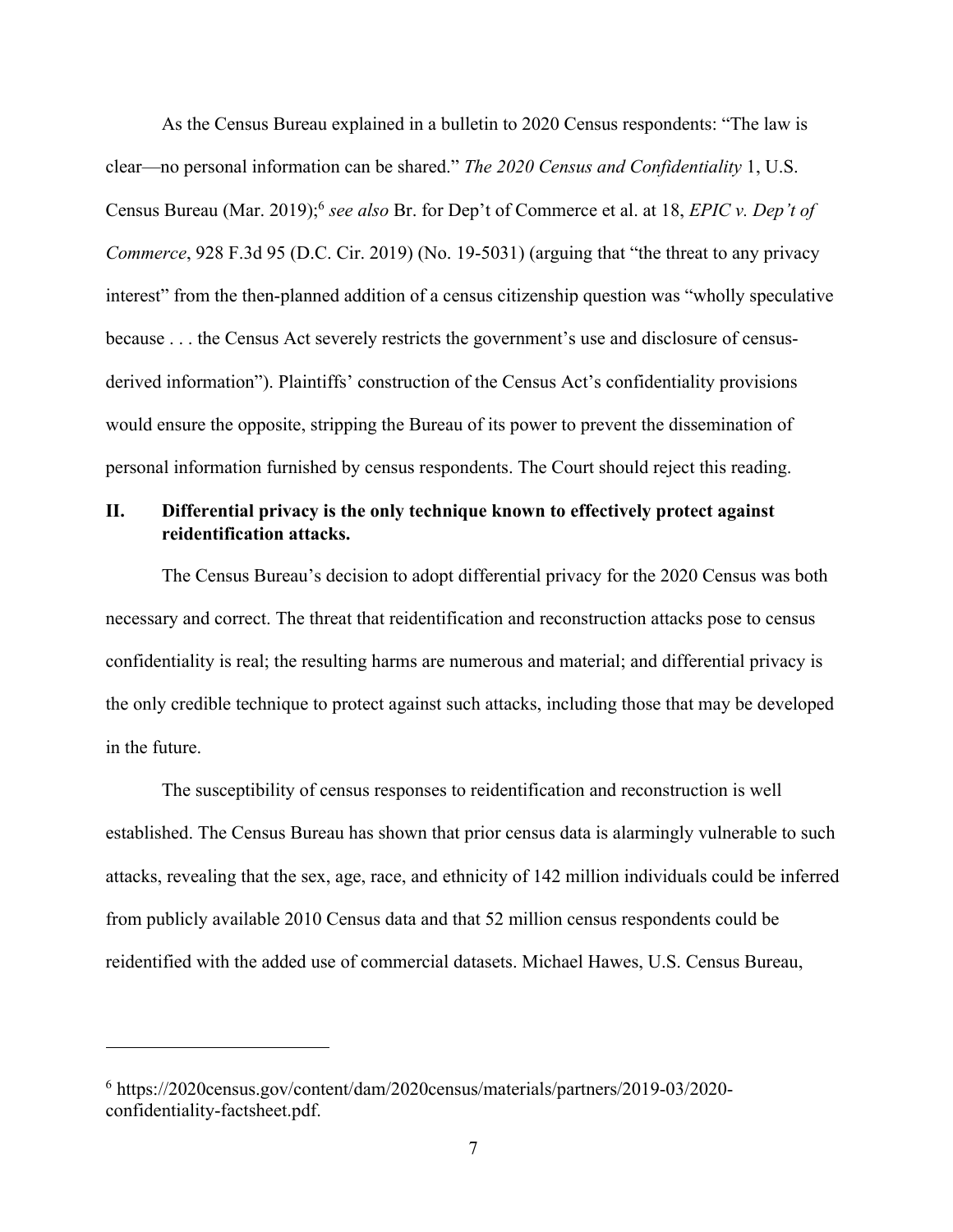*Differential Privacy and the 2020 Decennial Census* 13 (Mar. 5, 2020). <sup>7</sup> Other experts have highlighted and validated the privacy risks illustrated by the Bureau's experiments. *See* JASON, *supra*, at 89; Latanya Sweeney, *Simple Demographics Often Identify People Uniquely* 2 (Carnegie Mellon Univ., Data Privacy Working Paper No. 3, 2000) (explaining that the "practice of de-identifying data and of ad hoc generalization" previously used by the Bureau is "not sufficient to render data anonymous because combinations of attributes often combine uniquely to re-identify individuals").<sup>8</sup>

Reidentification and reconstruction are not distant or hypothetical problems; they are real and growing threats to the privacy of census respondents. Reidentification attacks have proven effective at identifying individuals through nominally deidentified datasets of AOL search queries, Michael Barbaro & Tom Zeller Jr., *A Face Is Exposed for AOL Searcher No. 4417749*, N.Y. Times (Aug. 9, 2006);<sup>9</sup> Netflix movie ratings, Arvind Narayanan & Vitaly Shmatikov, *Robust De-Anonymization of Large Sparse Datasets*, 2008 Proc. of IEEE Symp. on Security & Privacy 111; and medical records, Latanya Sweeney, *Only You, Your Doctor, and Many Others*  May Know, Tech. Sci. (Sept. 29, 2015);<sup>10</sup> among other data sets. Reconstruction attacks based on census tables have been shown to pose a similar risk. *See* Irit Dinur & Kobbi Nissim, *Revealing Information While Preserving Privacy*, *in* 22 Proc. ACM SIGMOD-SIGACT-SIGAI Symp. on Principles of Database Sys. (June 2003) (demonstrating how collections of summary tables can be used to deduce information about individuals). And there is every reason to believe that the sophistication of reidentification and reidentification attacks will grow in the future. Absent

<sup>7</sup> https://www2.census.gov/about/policies/2020-03-05-differential-privacy.pdf.

<sup>8</sup> https://dataprivacylab.org/projects/identifiability/paper1.pdf.

<sup>9</sup> https://www.nytimes.com/2006/08/09/technology/09aol.html.

 $10$  https://techscience.org/a/2015092903.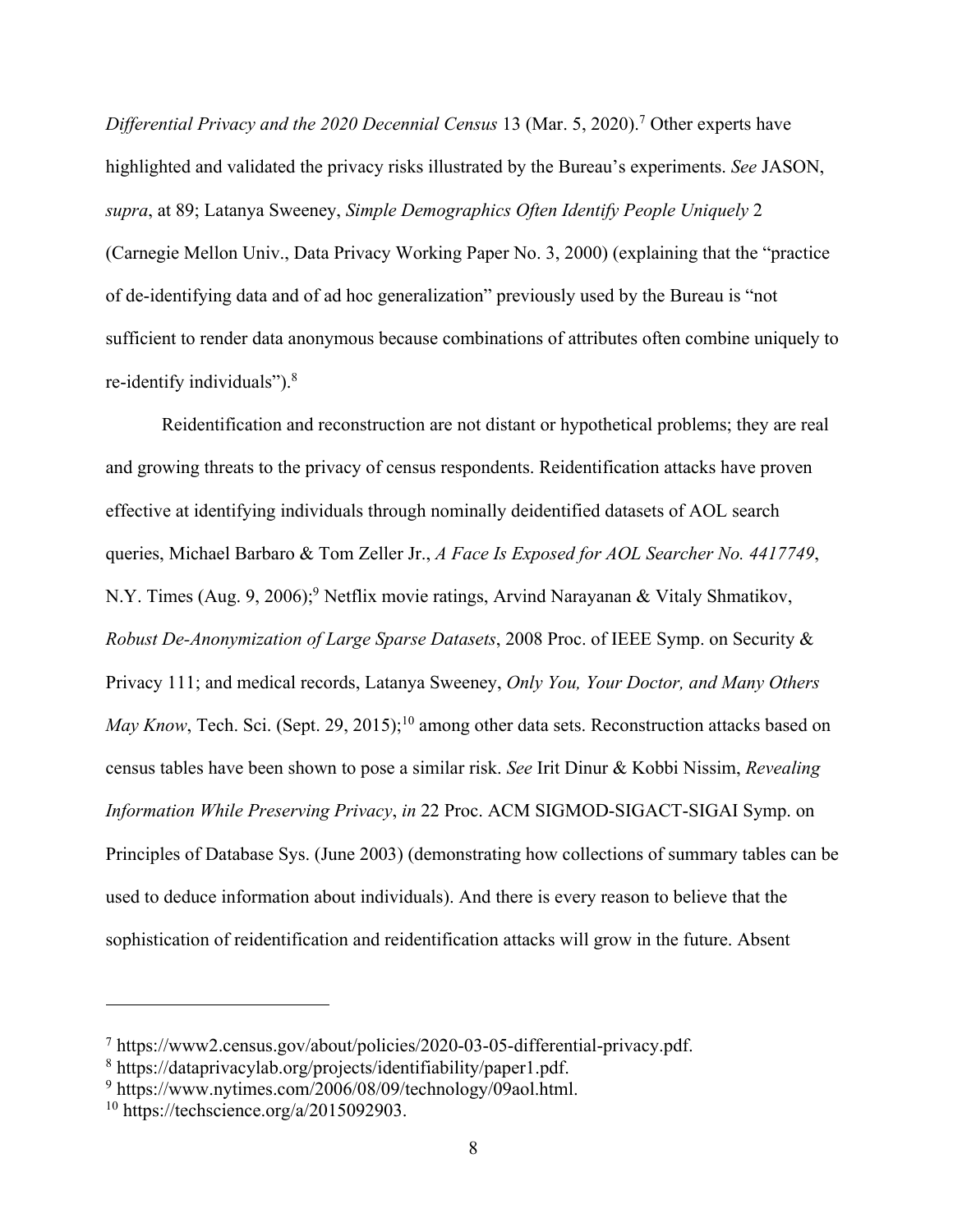privacy protections that are durable against such attacks, many 2020 Census respondents will fall

victim. The potential harms are significant:

Anyone could construct a linkage attack by purchasing commercial data[.] . . . Most people do not view the characteristics in the decennial census as particularly sensitive, but those who are most at risk to having their data abused (and are typically also the hardest to count) do. People who are living in housing units with more people than are permitted on the lease are nervous about listing everyone living there, unless they can be guaranteed confidentiality. Same-sex couples are nervous about marking their relationship status accurately if they feel as though they could face discrimination. Yet, the greatest risks people face often stem from how census data can be used to match more sensitive data (e.g., income, health records, etc.).

danah boyd, *Balancing Data Utility and Confidentiality in the 2020 US Census* 15–16 (Apr. 27,

2020); <sup>11</sup> Daniel L. Oberski & Frauke Kreuter, *Differential Privacy and Social Science: An Urgent Puzzle*, Harv. Data Sci. Rev. (Jan. 31, 2020)<sup>12</sup> ("[O]ne should assume that the probability of a linkage attack is 100% and the harm substantial."); Paul Ohm, *Broken Promises of Privacy: Responding to the Surprising Failure of Anonymization*, 57 UCLA L. Rev. 1701, 1705 (2010) ("[T]he power of reidentification will create and amplify privacy harms. . . . Accretive reidentification makes all of our secrets fundamentally easier to discover and reveal. Our enemies will find it easier to connect us to facts that they can use to blackmail, harass, defame, frame, or discriminate against us.").

Differential privacy is the best—indeed, the only known—method for preserving the privacy of census respondents against reidentification attacks. Protecting survey participants from harm is the organizing principle of differential privacy. "'Differential privacy' describes a promise, made by a data holder, or curator, to a data subject: 'You will not be affected, adversely

<sup>&</sup>lt;sup>11</sup> https://datasociety.net/wp-content/uploads/2019/12/Differential-Privacy-04\_27\_20.pdf.

<sup>12</sup> https://hdsr.mitpress.mit.edu/pub/g9o4z8au/release/3.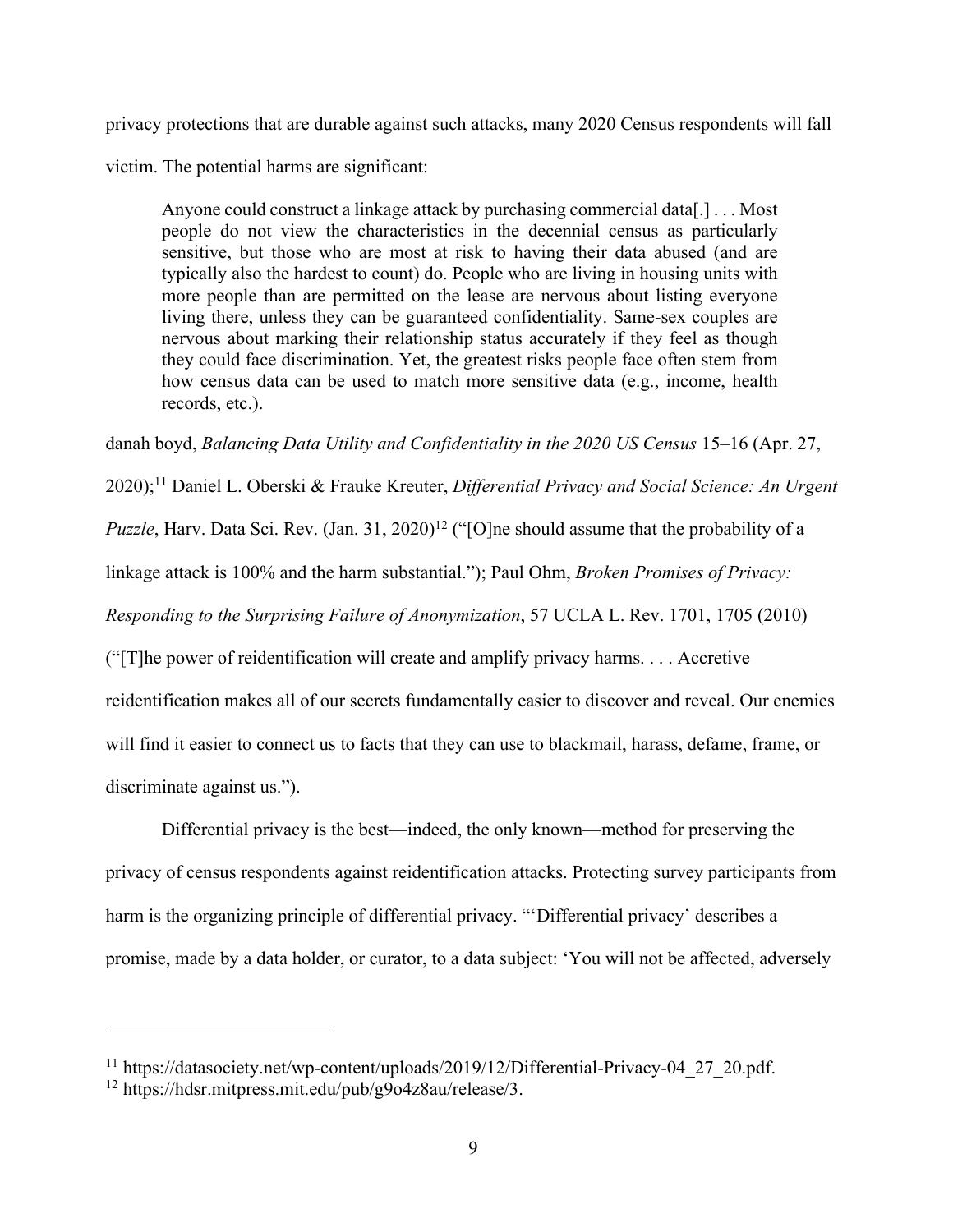or otherwise, by allowing your data to be used in any study or analysis, no matter what other studies, data sets, or information sources, are available.'" Cynthia Dwork & Aaron Roth, *The Algorithmic Foundations of Differential Privacy* 5 (2014). <sup>13</sup> By "introduc[ing] a controlled quantity of noise," differential privacy can preserve statistical calculations while also "provid[ing] robust and measurable guarantees of confidentiality." Jae June Lee & Cara Brumfield, *Differential Privacy in the 2020 Census* 1–2 (Nov. 2019). <sup>14</sup> Professor Cynthia Dwork, one of the pioneers of differential privacy, succinctly explained the features that make it the optimal approach to census disclosure avoidance:

Differential privacy is a mathematically rigorous definition of privacy tailored to statistical analysis of large datasets. Differentially private systems simultaneously provide useful statistics to the well-intentioned data analyst and strong protection against arbitrarily powerful adversarial system users—without needing to distinguish between the two. Differentially private systems "don't care" what the adversary knows, now or in the future. Finally, differentially private systems can rigorously bound and control the cumulative privacy loss that accrues over many interactions with the confidential data.

Cynthia Dwork, *Differential Privacy and the U.S. Census*, *in* 38 Proc. ACM SIGMOD-SIGACT-SIGAI Symp. on Principles of Database Sys. (June 2019); <sup>15</sup> *see also* Dwork & Roth, *supra* at 1 ("At their best, differentially private database mechanisms can make confidential data widely available for accurate data analysis, without resorting to data clean rooms, data usage agreements, data protection plans, or restricted views."). These advantages have led to broad commercial deployment of differential privacy techniques, including by major companies like Apple and Google. Apple, *Differential Privacy* (2017); <sup>16</sup> Lily Hay Newman, *Google Wants to Help Tech* 

<sup>13</sup> https://www.cis.upenn.edu/~aaroth/Papers/privacybook.pdf.

<sup>&</sup>lt;sup>14</sup> https://www.georgetownpoverty.org/wp-content/uploads/2019/11/GCPI-ESOI-Differential-Privacy-in-the-2020-Census-20191107.pdf.

<sup>&</sup>lt;sup>15</sup> https://dl.acm.org/doi/abs/10.1145/3294052.3322188 (full keynote presentation available at https://www.youtube.com/watch?v=NNTBQ\_K4h7c).

<sup>&</sup>lt;sup>16</sup> https://www.apple.com/privacy/docs/Differential\_Privacy\_Overview.pdf.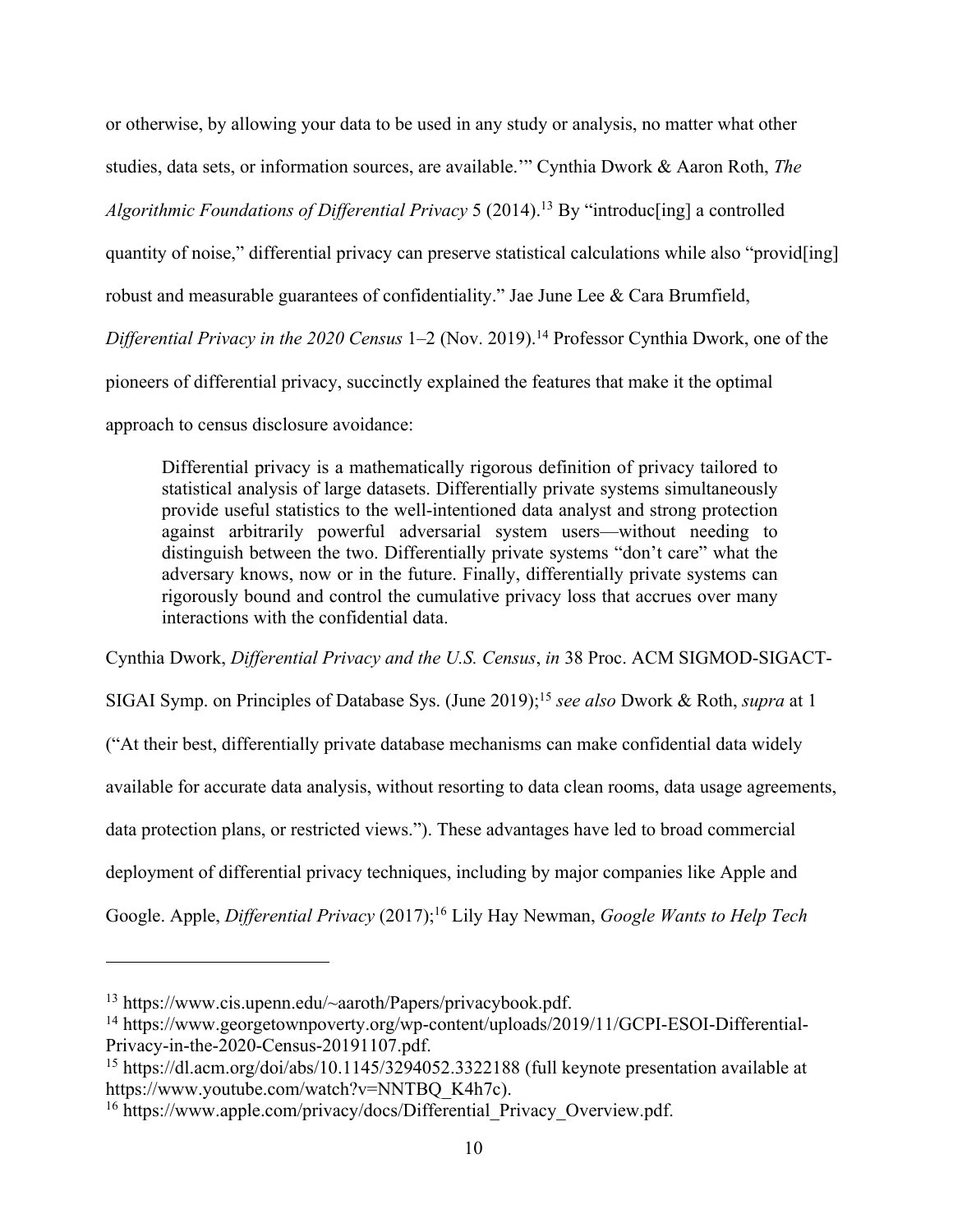*Companies Know Less About You*, Wired (Sept. 5, 2019). <sup>17</sup> And contrary to Plaintiffs' suggestion that the Census Bureau's use of differential privacy is responsible for the delay in the release of redistricting data, Pls.' Mot. 31, the record reflects that differential privacy can be implemented in *less* time than traditional disclosure avoidance techniques. Abowd Decl. ¶ 72, Dkt. No. 41-1; Thieme Decl. ¶ 71, Dkt. No. 41-2.

For all of these reasons, the Census Bureau was right to institute differential privacy for the 2020 Census. If the Court reaches the merits of Plaintiffs' differential privacy claims, it should determine that the Bureau's adoption of differential privacy was both well-founded and consistent with the Census Act.

## **III. Differential privacy is essential to, not at odds with, the accuracy of Census Bureau data products.**

Differential privacy is not the enemy of statistical accuracy in Census Bureau data products, as Plaintiffs suggest. Congress and the courts have long understood that protecting the confidentiality of census responses is vital to securing robust public participation in Census Bureau surveys, which is in turn is critical to ensuring their accuracy. "Congress's purpose in barring disclosure was to promote the success and accuracy of the census by assuring the public that responses would be kept confidential[.]" *In re England*, 375 F.3d 1169, 1179 (D.C. Cir. 2004) (citing *Baldrige*, 455 U.S. at 361); *see also Baldrige*, 455 U.S. at 355 (explaining that "assurances" of privacy are necessary to secure "public cooperation" in the census); *IBM Corp.,*  No. 69 Civ. 200, 1975 WL 905, at \*5 ("Maintenance of confidentiality facilitates the functioning of Government by encouraging the submission of full and free census data, data upon which the Government relies for a variety of purposes."); *Bethlehem Steel Corp.*, 21 F.R.D. at 570

<sup>17</sup> https://www.wired.com/story/google-differential-privacy-open-source/.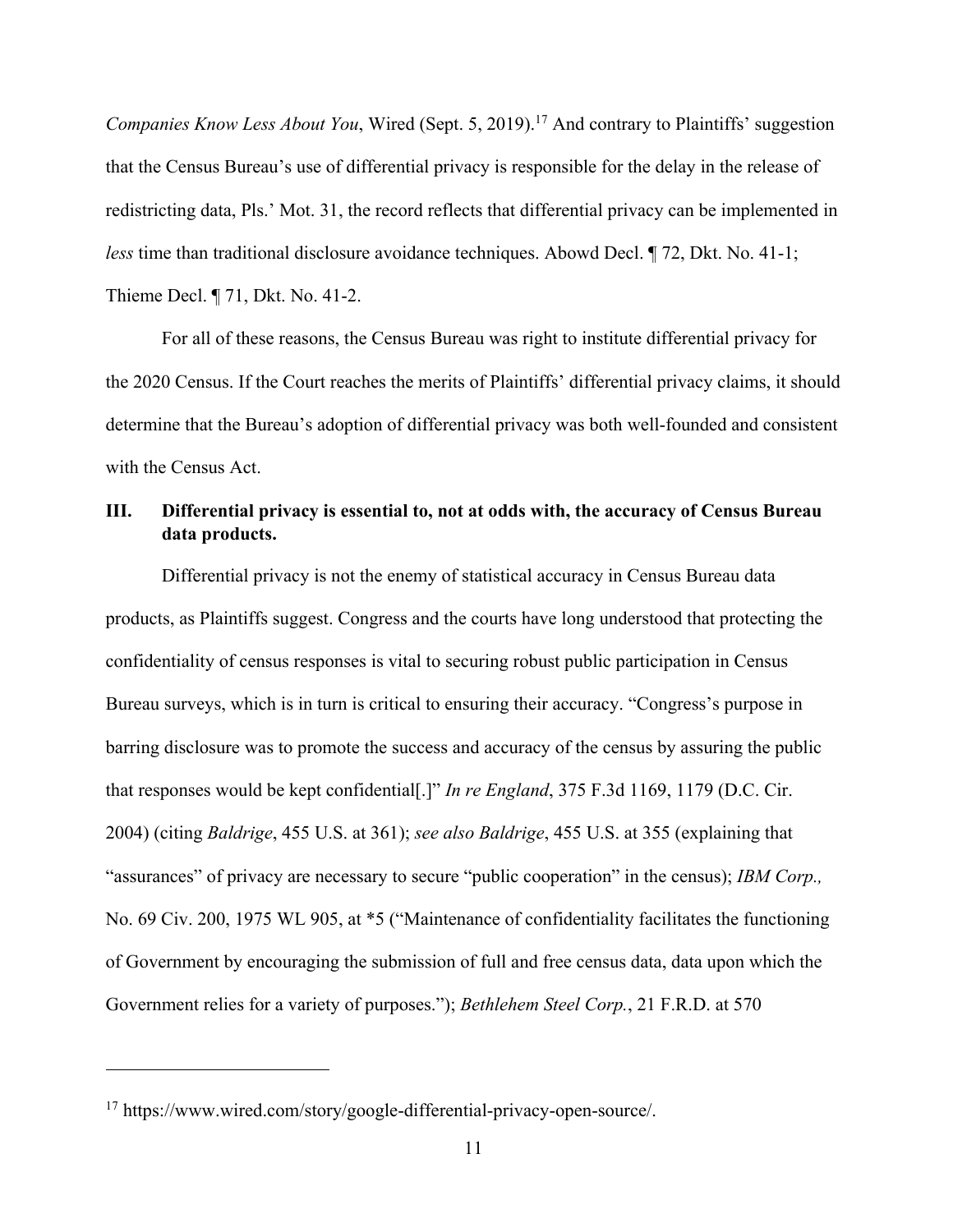(explaining that one purpose of 13 U.S.C. § 9 "was to encourage citizens to submit freely all data desired in recognition of its importance in the enactment of laws and other purposes in the national interests").

This point was recently underscored by a coalition of organizations concerned with the sound administration of the 2020 Census. Noting that the Census "can only succeed if all households participate by completing accurately the census questionnaire," the coalition wrote:

In 21st century America, households must be confident that information provided to the Census Bureau as part of the Census is confidential and will not be used for any purpose other than producing anonymous statistics. They must be assured that the Census Bureau will not share any data pertaining to a specific individual or household with any other government agency, court of law, or private entity for any purpose, or release any dat[a] that could undermine the confidentiality of personal information.

MALDEF et al., *The Census Confidentiality Protection Pledge* (Mar. 27, 2020). <sup>18</sup> The coalition

explained that the "protection of census data confidentiality is essential to a successful Census and to a successful and healthy United States," pledging "to monitor for any breach of census data confidentiality" and "to use their collective power and influence to prevent, block, and/or bring an end to any breach of the currently-established guarantee and understanding of the confidentiality of data collected as part of the 2020 Census[.]" *Id.*

As established, the confidentiality of census responses cannot be reliably protected against reconstruction and reidentification attacks without the use of differential privacy. *See supra* Part II. An effective implementation of differential privacy is therefore critical not only to the privacy of 2020 Census respondents, but to the accuracy of future Census Bureau surveys as well.

Plaintiffs also rely on a second, related misconception about differential privacy: the notion that 2020 Census data will be "erroneous" or "faulty" in ways materially different from

<sup>&</sup>lt;sup>18</sup> https://www.maldef.org/wp-content/uploads/2020/03/Final-Final-CensusPledge-03.27.20.pdf.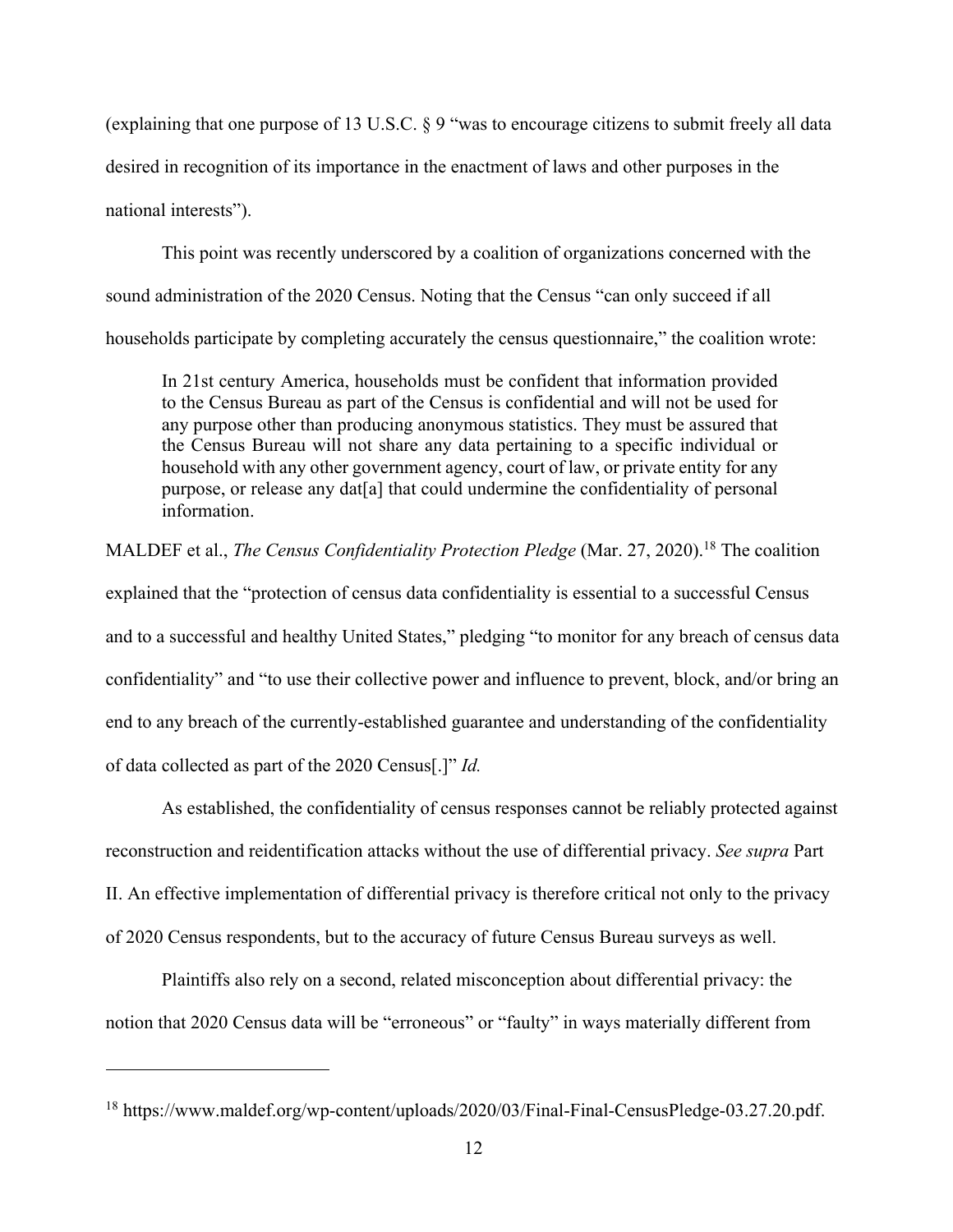past censuses. Pls.' Mot. 3, 18. This overlooks a basic truth about the census: "No decennial census is, or can be, perfect[.]" Letter from JASON to Christa D. Jones, U.S. Census Bureau 3 (Feb. 8, 2021) (capitalization altered). <sup>19</sup> "Despite best efforts, the bureau has historically fallen short of counting each person once, only once, and in the right place." William P. O'Hare, Cara Brumfield, & Jae June Lee, Geo. Ctr. on Poverty & Inequality, *Evaluating the Accuracy of the Decennial Census* 3 (Nov. 2020). On top of routine omissions and erroneous enumerations (known as "coverage errors"), *id.*, the Census Bureau has long "introduce[d] errors into statistics in order to protect confidentiality." *Id.* at 35. Although the Bureau endeavors to minimize these errors, they are inevitable. *See, e.g.*, Thomas Mule, U.S. Census Bureau, *Census Coverage Measurement Estimation Report* (2012).<sup>20</sup> Census figures "may be as accurate as such immense undertakings can be, but they are inherently less than absolutely accurate[.]" *Gaffney v. Cummings*, 412 U.S. 735, 745 (1973).

Given this, Plaintiffs have failed to demonstrate that any errors in privacy-infused redistricting data will be meaningfully different than errors in past census data. Indeed, Plaintiffs could not possibly make this showing at present, as the Bureau has yet to finalize its disclosureavoidance algorithms and privacy-loss budget. And it makes no sense to argue generically that differential privacy will introduce unacceptable error into redistricting data, as "Differential privacy is a *definition*, not an algorithm." Dwork & Roth, *supra* at 6 (emphasis in original). Plaintiffs' accuracy arguments are without merit.

<sup>19</sup> https://fas.org/irp/agency/dod/jason/census-data.pdf.

<sup>20</sup> https://www2.census.gov/programs-surveys/decennial/2010/technicaldocumentation/methodology/g-series/g01.pdf.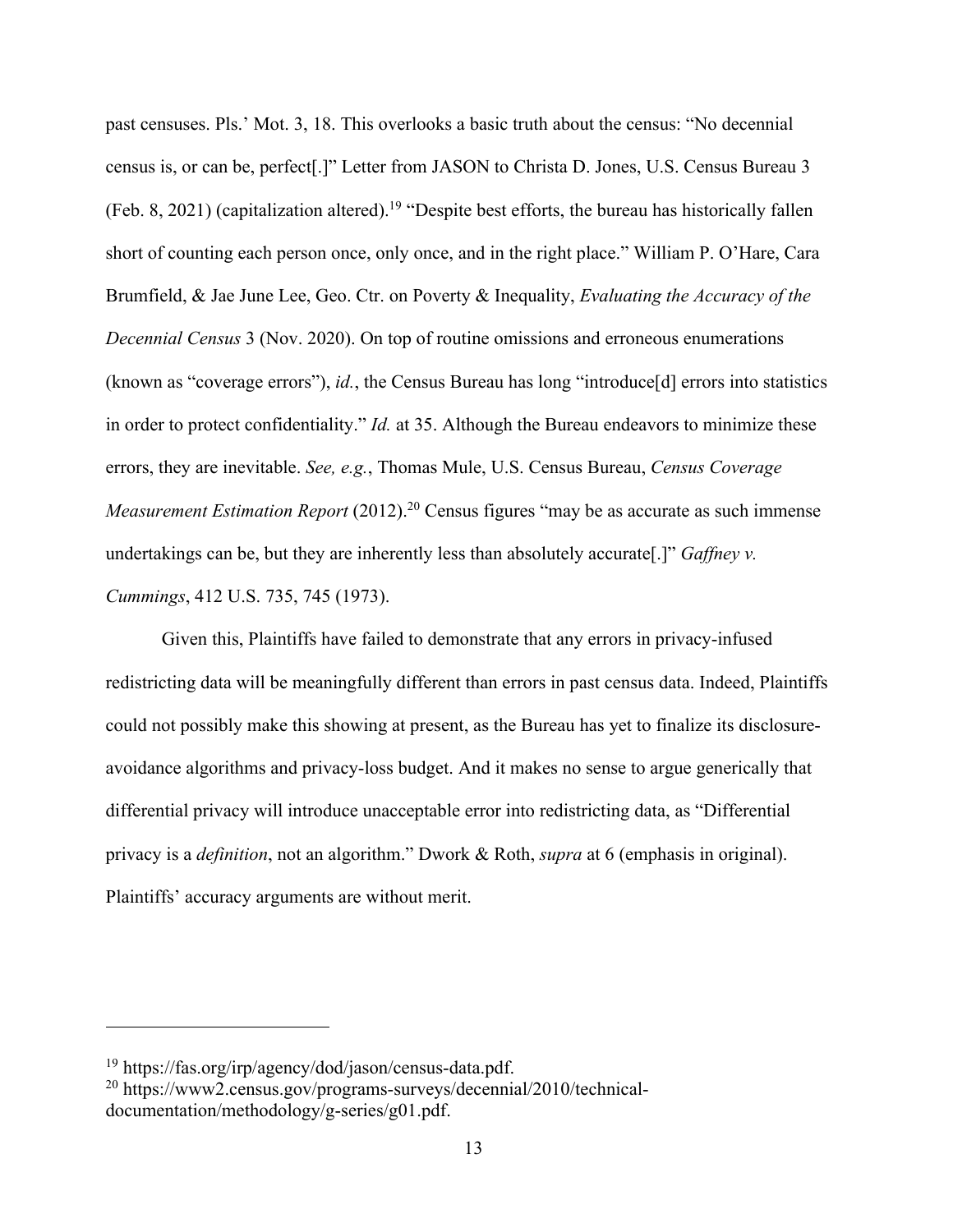### **CONCLUSION**

For the foregoing reasons, the Court should deny Plaintiffs' motion and petition.

Respectfully Submitted,

Dated: April 27, 2021 /s/ Adam W. Pittman

Adam W. Pittman (ASB-0146-A33P) **CORY WATSON, P.C.** 2131 Magnolia Avenue, Suite 200 Birmingham, AL 35205 (205) 328-2200 (205) 324-7896, fax apittman@corywatson.com

John L. Davisson (D.C. Bar #1531914) \* EPIC Senior Counsel **ELECTRONIC PRIVACY INFORMATION CENTER** 1519 New Hampshire Ave, N.W. Washington, D.C. 20036 (202) 483-1140 (telephone) (202) 483-1248 (facsimile) davisson@epic.org

*Attorneys for Amicus Curiae EPIC*

<sup>\*</sup> Admitted *pro hac vice*.